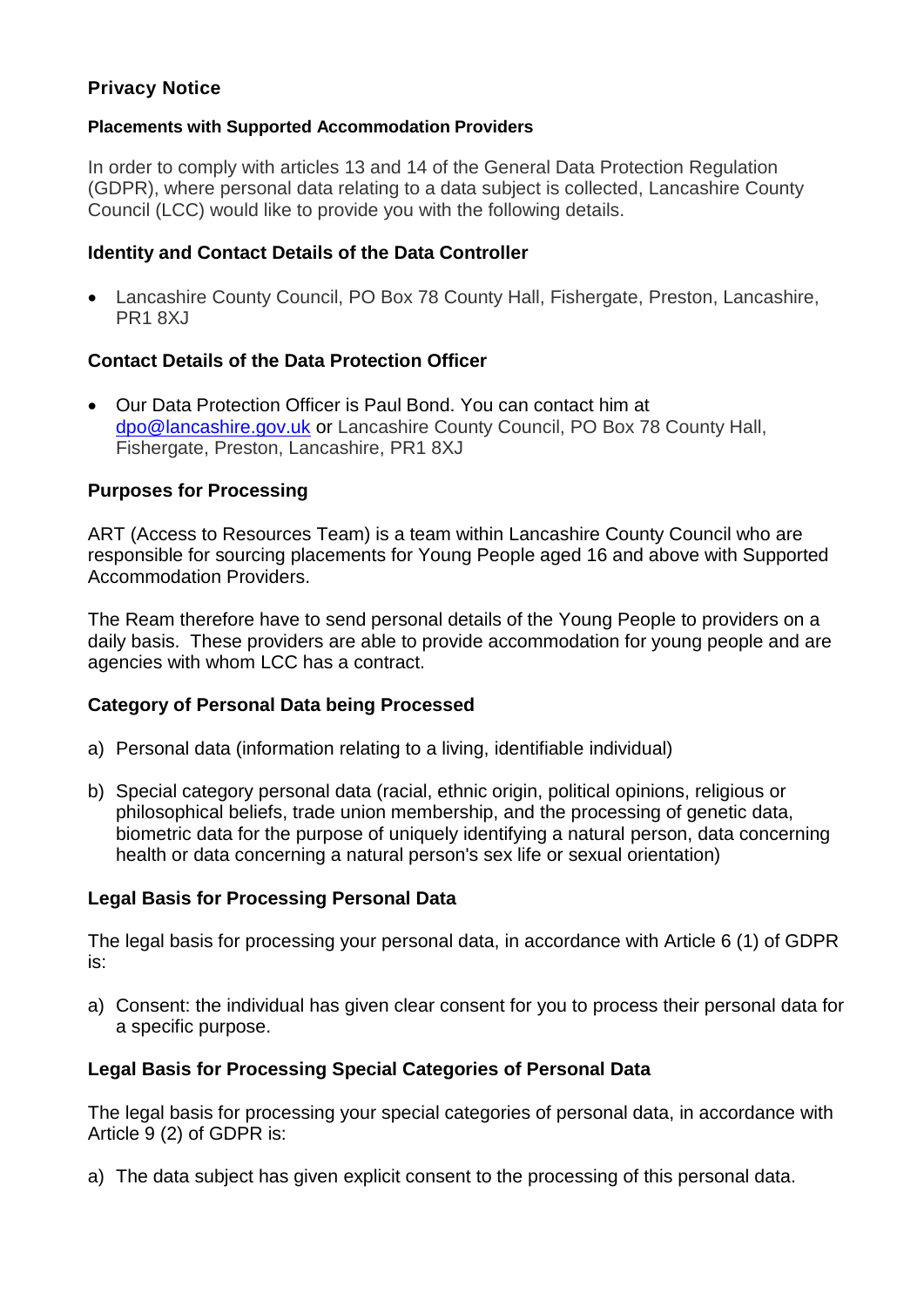# **Recipients of the Data**

Supported Accommodation providers

### **Information we Share**

Referral forms are sent via e-mail and mail encrypted but NOT anonymised.

A standard Referral form is used which includes identifiable information, including LCS User number, date of birth, gender, religion, a brief overview of health needs and ethnic origin.

Case information (historical information) is also contained within the referral form.

- Name
- Address
- Age/DOB
- Gender
- Ethnic Origin
- Disability
- Sexual Orientation
- Transgender status
- Religion
- Housing History including current/previous addresses, length of stay and tenure type
- Homelessness Status
- Education records
- Employment records
- Offending History and Status
- Safeguarding History
- Social Care Status/History
- Children's Services involvement/status
- Care Leaver Status/History
- Medical records
- Hospital and other medical practitioner correspondence
- Prescription and medication information
- Statutory Mental Health Services Status
- Substance Misuse Services History
- Service Application Date/Start Date/End Date
- Length of stay in service
- Type/Source of referral
- Details of presenting/assessed needs
- Details of your move on accommodation destination including type of housing, address, tenure, local authority area in which you were re-housed.

### **Any Transfers to Another Country**

No

### **Retention Periods**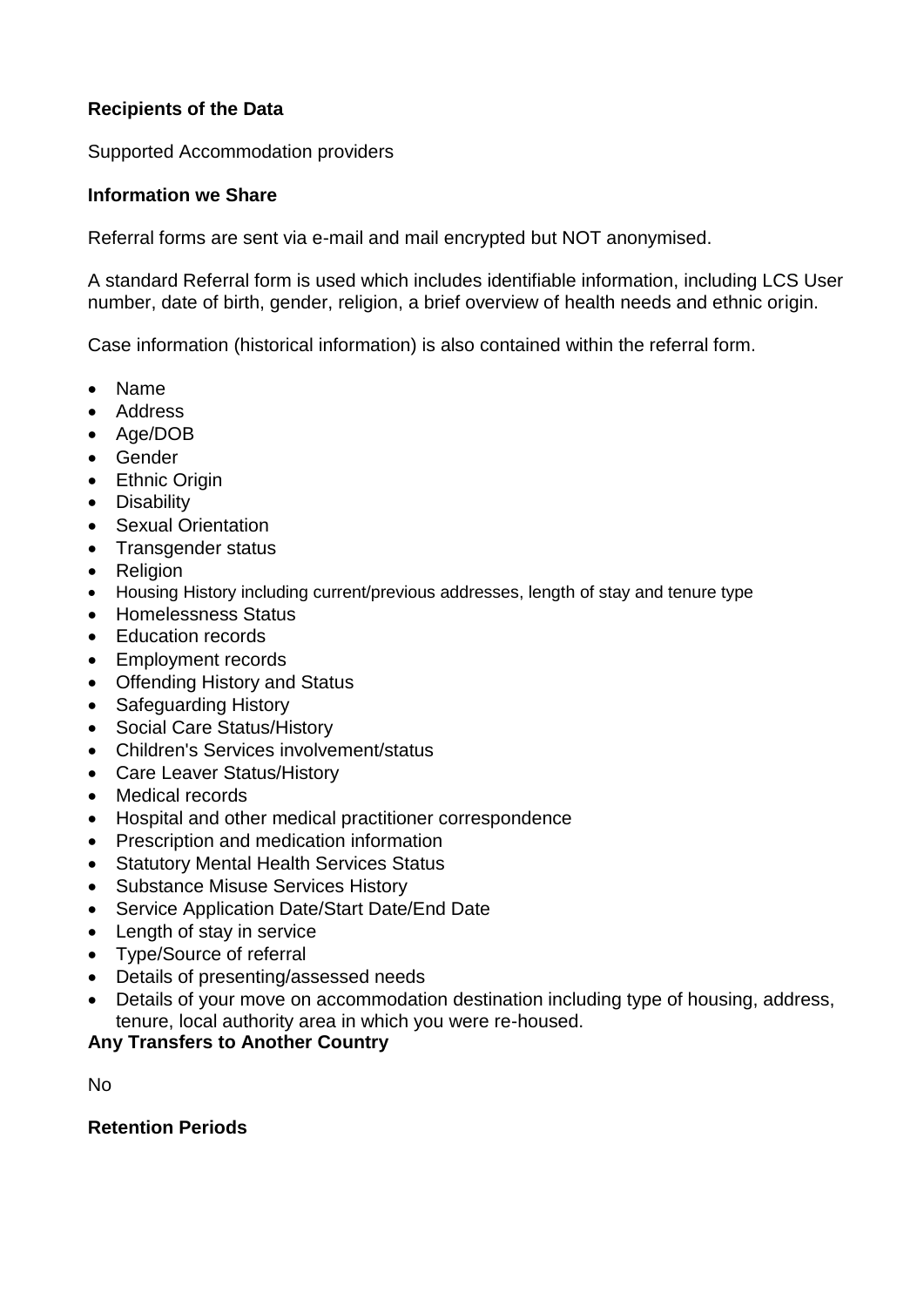Lancashire County Council will only store your information for as long as is legally required or in situations where there is no legal retention period they will follow established best practice.

| File Type                    | <b>Description</b>                                                                                                                                | <b>Retention Period</b>                                                                                                                                                                                                                                                                                                                                                                                                           |
|------------------------------|---------------------------------------------------------------------------------------------------------------------------------------------------|-----------------------------------------------------------------------------------------------------------------------------------------------------------------------------------------------------------------------------------------------------------------------------------------------------------------------------------------------------------------------------------------------------------------------------------|
| Email                        | <b>Emails held in Outlook</b><br>that haven't been<br>exported or moved<br>elsewhere.                                                             | 1 year from the date<br>received and then<br>automatically deleted.                                                                                                                                                                                                                                                                                                                                                               |
| <b>Children Looked After</b> | The arrangements for<br><b>Placement of Children</b><br>(General) Regulations<br>1991 and the Children's<br>Homes (Amendment)<br>Regulations 2011 | Files of children who are<br>looked after, or who<br>cease to be looked after,<br>before the age of 18<br>years, should be retained<br>completely intact until the<br>18 birthday is reached.<br>75 years from date of<br>birth or if the child has<br>died before reaching 18<br>years, for the period of 15<br>years from the date of<br>death or when the age of<br>18 would have been<br>achieved, whichever is<br>the later. |

# **Your Rights**

You have certain rights under the General Data Protection Regulation (GDPR), these are the right:

- to be informed via Privacy Notices such as this.
- to withdraw your consent. If we are relying on your consent to process your data then you can remove this at any point.
- of access to any personal information the council holds about yourself. To request a copy of this information you must make a subject access request in writing. You are entitled to receive a copy of your personal data within 1 calendar month of our receipt of your subject access request. If your request is complex then we can extend this period by a further two months, if we need to do this we will contact you. You can request a subject access request, either via a letter to Information Governance Team, address below.
- of rectification, we must correct inaccurate or incomplete data within one month.
- to erasure. You have the right to have your personal data erased and to prevent processing unless we have a legal obligation to process your personal information.
- to restrict processing. You have the right to suppress processing. We can retain just enough information about you to ensure that the restriction is respected in future.
- to data portability. We can provide you with your personal data in a structured, commonly used, machine readable form when asked.